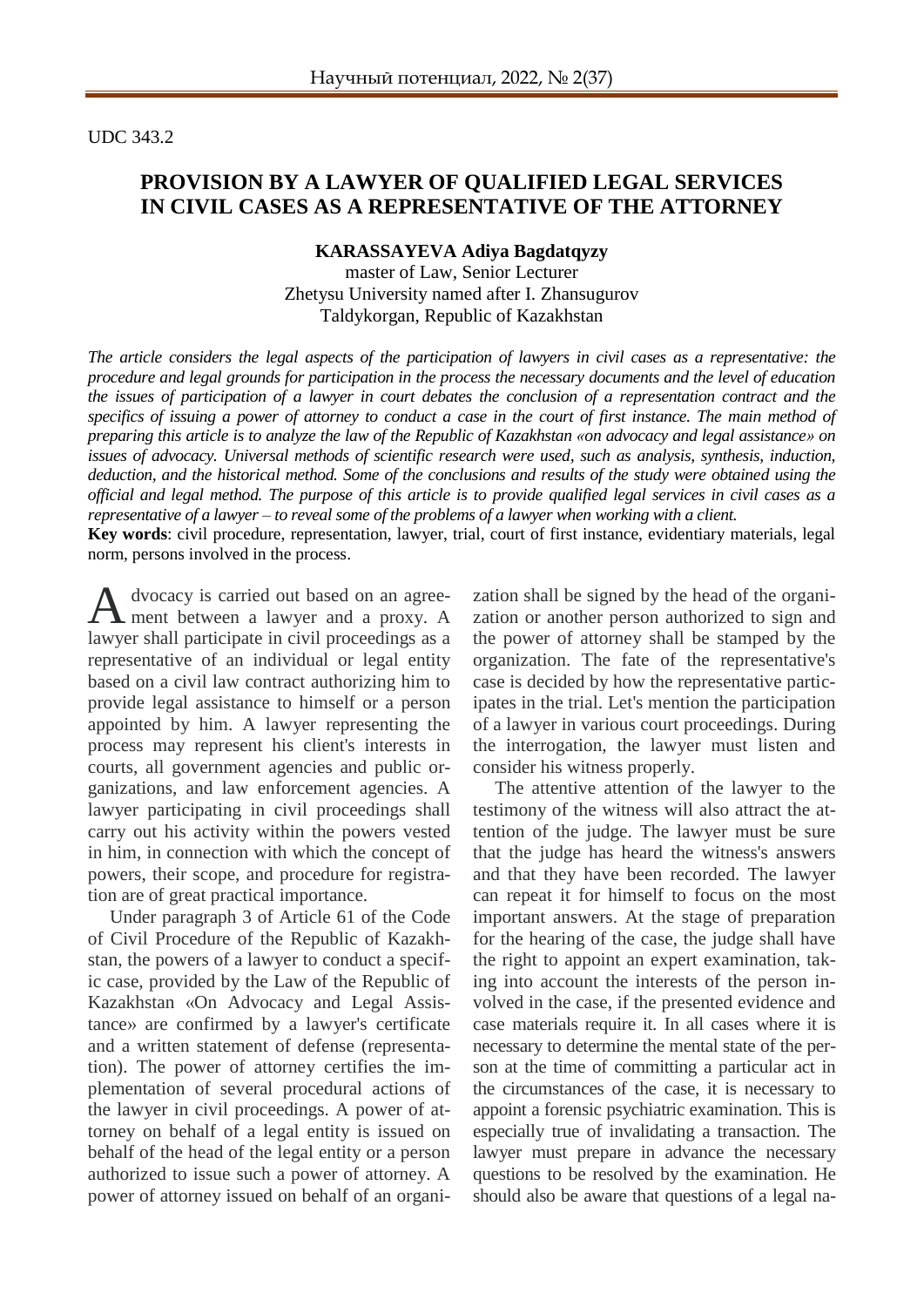ture (for example, legal capacity or incapacity of an individual) should not be asked of an expert, and questions should be asked in a specific area. To formulate these questions, you need:

1. Familiarity with the rules of law governing this type of legal relationship.

2. It is necessary to know that any question can be solved, that is, it will be answered.

A lawyer may, in the interests of his client, apply to the court for the appointment of an expert examination, the appointment of additional and repeated expert examinations by the provisions of civil procedure law. Since the procedural actions of court representatives are performed on behalf of the persons authorized by them, the scope of powers of the representative is determined by the procedural position of the principal (plaintiff, defendant, third party who does not file an independent claim). At the same time, the scope of powers of a court representative is determined by what the principal gives. Thus, the scope of powers of attorney depends on two factors: the scope of powers of the principal and what powers are delegated to the attorney by the principal. The powers of the representative are divided into general and special in content. General authority is a procedural action that any representative has the right to perform, regardless of whether it is specified in the power of attorney. These include: reviewing the case file, obtaining copies of the case file, objections, presentation of evidence, participation in the examination of evidence, and other actions related to the possibility of participation in the trial. Special powers are actions that can be performed only if specified in the power of attorney. One of such special powers is to initiate a civil case with a representative in court. A judge shall refuse to accept a claim if the claim is filed by a person who is not authorized to conduct the case [1].

Representation in court is permitted by procedural law in all civil courts and at all stages of civil proceedings. A lawyer must exercise all the rights provided by law, including the right to enter into a settlement agreement, by instructing the parties to consider a civil case in court. A lawyer may exercise these rights with representatives of other parties or with a person who is an interested counter-party. The responsibilities of a lawyer who has been instructed by a court to

conduct a civil case also include assisting the proxy in obtaining the necessary documents to prove his rights. Failure of a lawyer to perform these duties may result in disciplinary action. In the case of non-appearance of the parties, the consideration of the case will disrupt the proper conduct of the process. In the absence of the parties, the decision is often overturned by a court of the second instance. Therefore, the lawyer must know what to do in the absence of the parties or third parties, even if the law does not prohibit the consideration of the case in the absence of these persons, the consequences of the absence of the defendant, plaintiff, or third party, sometimes in the absence of witnesses. whether it can make the right decision, whether it can reveal the objective truth in the absence of any participant in the process – it is necessary to analyze them. Proper resolution of these issues by a lawyer is also necessary for his client. The lawyer must keep in mind that in the absence of the parties, the decision will not benefit the client, but will cause harm. But even the trustees do not pay much attention to it. They believe that the absence of any of the participants in the case will help them to resolve the case in their favor quickly, and eliminate the negative perceptions of the other party. The lawyer must explain to his client how wrong this notion is [2].

Representation on the assignment does not occur without the consent of the parties. The moral character of the legal profession is reflected in the consideration of public cases by the court of the first instance. The slightest deviation from the requirements of morality  $-$  a violation of court rules, rules of professional conduct, arrogance, reluctance – quickly attracts public attention, and damages the reputation of the bar and the reputation of the profession. That is why in a case where the case is open, the lawyer is required to be focused, enthusiastic, internal self-monitoring, and self-disciplined. The special significance of behavior in all stages of the proceedings in the first instance is reflected in its attitude to the assessment of factual and evidentiary materials, especially in the trial, the methods of research, and the order and timing of evidence. Judicial proceedings are a continuous stage of a properly conducted civil process, without which it is impossible to protect the legally protected interests and subjective rights of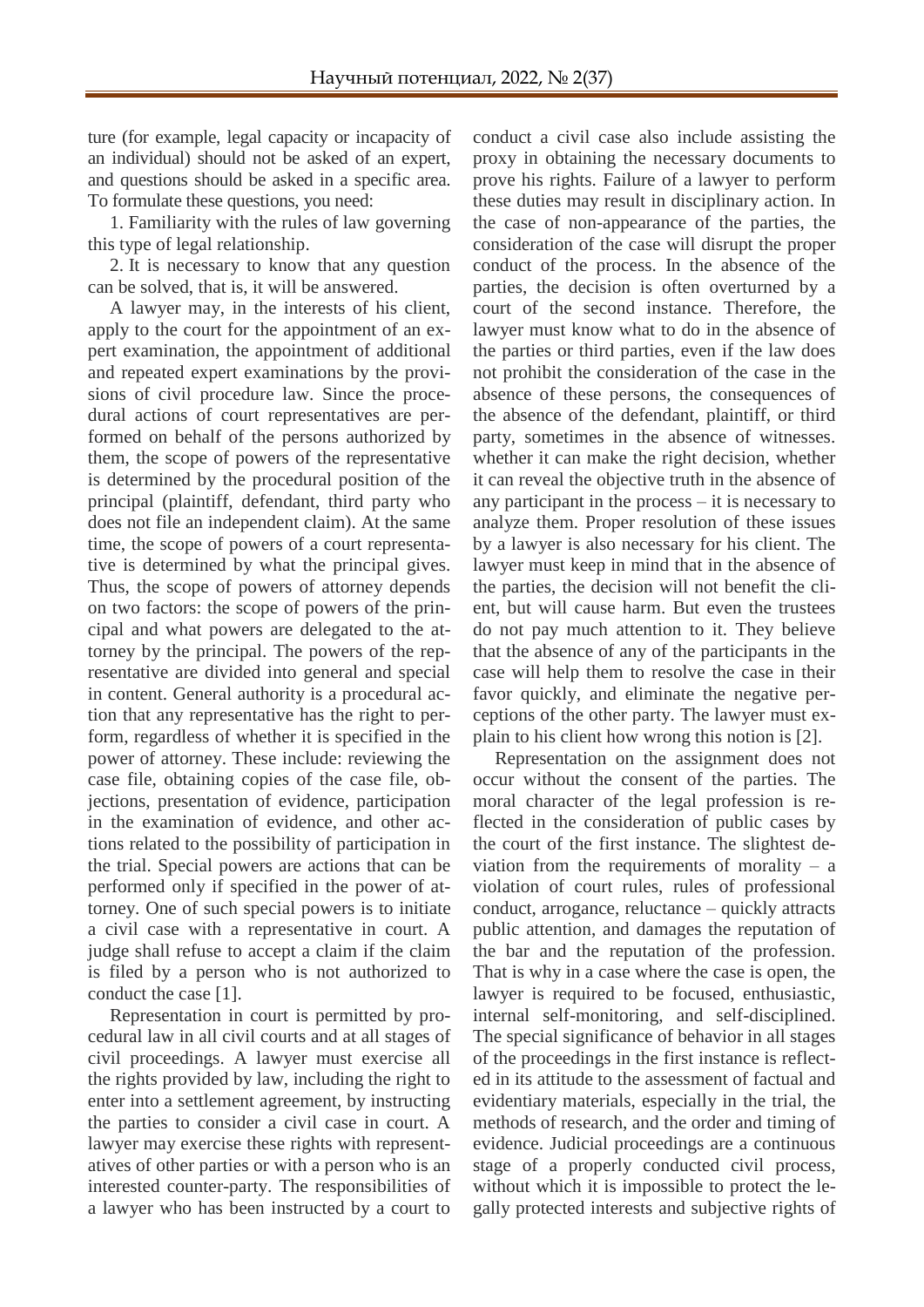institutions and citizens in court. Because the court representative is not his representative in the process participates in the process to satisfy the substantive legal interests of the employer, his legal interest in the proceedings is not material, but procedural. The procedural interest of a court representative means that, on behalf of the principal and in his interests, participating in the proceedings, he intends to achieve the following procedural goals – to make a decision on certain content, to terminate the proceedings, or leave the application without consideration [3].

The main stage of the civil process is the consideration of the case on the merits, the study of the evidence, the decision, and the definition of specific rights and obligations. Proper organization of it and consideration of each case following the laws of civil procedure is an important condition for making basic and legal decisions, crime prevention, and educating citizens in the spirit of strict observance of the law [4].

Relations arising from the contract of representation:

– civil law;

– civil procedure.

Civil legal relations between a lawyerrepresentative and a principal are formed based on a contract concluded with a legal consultant, bureau, or firm. Civil procedural relations are relations governed by the rules of procedural law with a lawyer who is a representative. Actions of the lawyer in court:

– rights and obligations of the parties, assistance in determining the specific circumstances of the case;

– make every effort to protect the legitimate interests and rights of the principal;

– to use all legal methods and approaches to substantiate its validity.

The head of the legal advice, the presidium of the collegium of advocates has the right to fully or partially exempt from payment for legal assistance provided by a lawyer, depending on the property status of the citizen. All rulings related to damages can be appealed or challenged individually [5]. Consideration of the case may be postponed at the request of the parties or the initiative of the court and in the absence of a lawyer or other representative of the parties at the hearing. Before sending a representative of the party to participate in the case, the court checks his powers. Powers shall be formalized by an oral application of the principal or special power of attorney certified in the manner prescribed by law, which is included in the minutes of the court session. The following persons may not be representatives of the parties: 1. Minors under 18 years of age; 2. limited personal and public rights by a court decision; 3. wards; 4. persons expelled from the collegium of advocates; 5. Judges, members of courts, investigators, and prosecutors, except in cases when they are parents, adoptive parents, guardians, as well as a representative of the court or prosecutor's office. Witnesses, experts, translators, etc., if the court has the opportunity to continue the trial after resolving all issues related to the arrival of the prosecutor, the parties, third parties, and their persons. verifies the attendance, determines the reasons for the non-attendance of the absentee, and after hearing the conclusion of the prosecutor, the parties decide to hear the case or postpone it at this hearing [6].

Solving the problem of adding and dividing requirements is quite difficult. Following the APC of the RK, the court evaluates the evidence based on their internal convictions, based on a comprehensive, complete, and objective consideration in court. Therefore, the lawyer, arguing his position, contributes to the formation of judicial confidence. The main thing is that this influence is not harmful to the client, but useful to him. At this stage, the lawyer will have the opportunity to demonstrate his analytical talent, public speaking skills, and legal knowledge. The law does not provide for a mandatory structure of court speech. However, in practice, the structure of the court's statement is the justification of the actual situation of the case, the legal analysis of the evidence, and the expression of their views on the merits of the case. Judicial debate is an independent part of the case at the stage of consideration in court. The lawyer has two goals in the trial. First, to justify its legal position on the case; second, to convince the court that he is right. There are the following types of court speeches at civil hearings:

1. Speech of the civil plaintiff and the defendant.

2. Speech of the prosecutor and the lawyer in civil cases in the court of the first instance.

3. Speech of the prosecutor and the lawyer on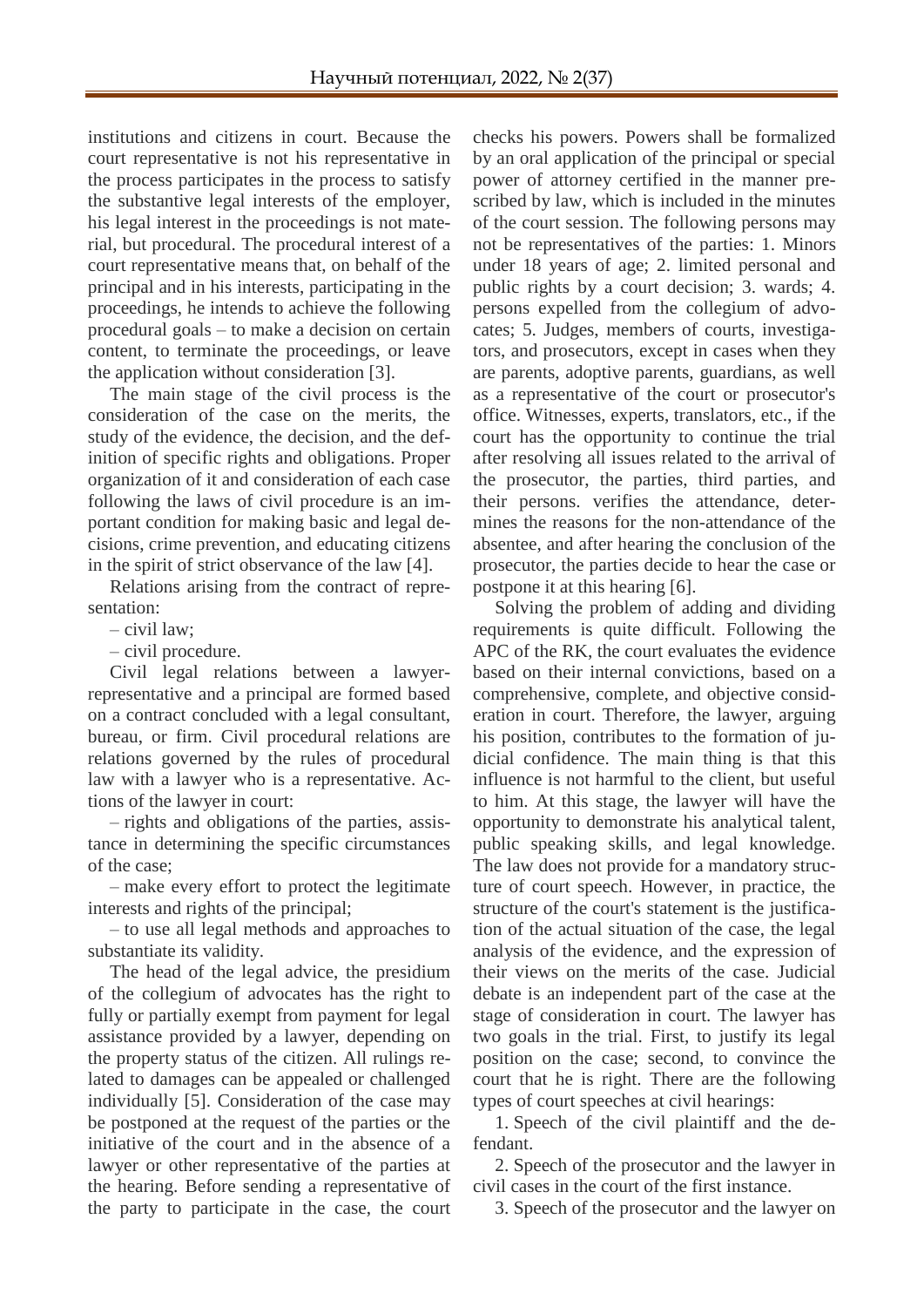civil cases in the court of the second instance.

4. Speeches of representatives of public organizations and labor collectives on civil cases.

5. Replica as a special form of the word court. The words of the prosecutor and the lawyer have a special place in the court debate. We consider only the words of lawyers. Lawyers often say that judges do not listen to them in court. The established linguistic structure and clear composition of the text of the word help to draw the attention of the court, to increase the effectiveness of the psychological effect of the word. The basis of the integrity of speech in court is the logic of the main idea structure and subject-structural content. For all other public words, the court word is divided into three parts:

1. Introduction.

2. Basic.

3. Conclusion. Enthusiasm for the speech of the judge, the fact that the speaker established contact with the judiciary, etc. often depends. The introductory part is defined by the meaning of the word and is the basis for the study of the subsequent circumstances of the case, including issues that need to be addressed [7].

Trying to convince judges and maximizing the emotions and intelligence of citizens sitting in court requires knowledge of complex language tools. The latter would have affected the logical connection and the semantic connection of the word. An important means of logical connection between individual words and compositional parts are special tools that refer to the next development of thought, contradictory relationships, cause-and-effect relationships, the transition from one idea to another, conclusion, and summary [8].

The main task of the court debate is to prove its legal position, to refute the position of the other party based on the evidence studied and collected in court, and the effective use of legal materials. Opposition lawyers have some peculiarities. Objections may be as follows: А. Denial of the plaintiff's claim by proving any, but not all, facts; A. Criticism of the evidence that forms the position of the opponent; B. Substantiation of the counterparty's claims, etc. The instructions apply to representatives of both parties. After all the participants have spoken, they speak again according to what was said. The last word always belongs to the defendant and his representative. It is not necessary to participate in the last word, ie the cue. In the course of the case, the lawyer has the right to decide from the last word whether the result is meaningful. Judicial litigation determines the truth in the event of a collision of two opposing functions, a dispute, an argument, an argument, each case is examined, and each piece of evidence is examined in terms of defense and accusation. The word court has a special place here [9].

Judicial speech is always the result of a creative process, which reflects the individuality of the author. By listening to two lawyers on the same case, you can see that they are different, even if they have the same legal position. Participation in court proceedings is one of the most important responsibilities of a lawyer in the court of the first instance. The court concludes the hearing on the merits of the case, in which the lawyer summarizes the merits of the case, gives a clear opinion on the facts, gives an assessment of the evidence examined by the court, the legal norm applicable to the dispute, the validity of the claim [10].

The results of the examination of the evidence and the study of the circumstances of the case are stated in the trial. Participants in the case share their views on the circumstances of the case and on what evidence, what arguments were correct, what circumstances were not supported by evidence, what law should have been applied, what is the content of the disputed legal relationship, and how to resolve the case? The procedure for speaking in court is strictly regulated by law. Conclusion: Taking into account the principle that «human rights are of the highest value», the authors of the article consider this institution of civil procedure as one of the most important in the civil process. It is this institution that promotes justice in civil cases and restores violated human rights. The institution of a lawyer's participation in court in civil cases is one of the most important institutions in civil proceedings, which contributes to the proper resolution of the case, and the restoration of violated human and civil rights. A representative lawyer is a professional lawyer who has sufficient knowledge and experience, who is responsible for the quality, timeliness, and efficiency of his procedural activities, and who exercises the constitutional right of a person to judicial protection and qualified legal assistance.